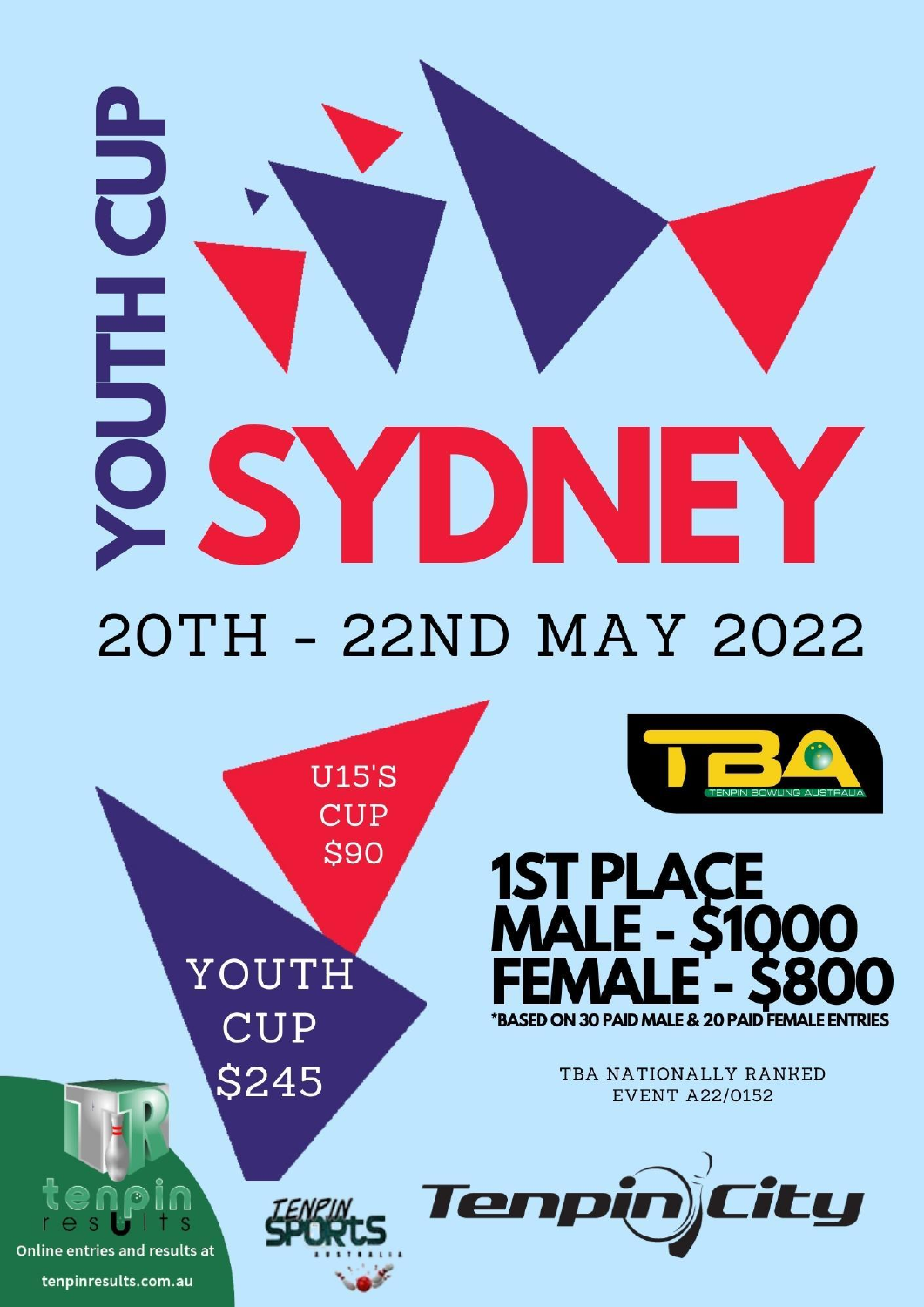### RULES

- TBA rules and regulations will apply with all bowlers having the following requirements
- 2022 TBA Membership and produce their card at check-in
- Bowlers wishing to receive ranking points must be registered Silver members prior to the first ball being bowled
- Under the age of 21 years as at 1<sup>st</sup> January 2022 or under the age of 15 years as at 1<sup>st</sup> January 2022 for the U15 division
- Deposit of \$90 must be paid online at Tenpin Results at time of entry.
- Full entry fee must be paid by Monday  $15<sup>th</sup>$  May 2022
- Refund of Entry Fees Should a refund of a player's entry fee be required because of an event cancellation or approved refund by the tournament director, the full amount paid will be transferred to the player's portal as a credit amount. The player then has two options
	- Use the total credit amount for any other tournament that is using online entries,
		- Request a Cash-out of the total credit amount less the processing fee. ( 3%)
- Dress in suitable / acceptable bowling attire
- No smoking, mobile phone use or alcohol consumption will be permitted during play
- Have all bowling equipment in accordance with TBA regulations the Tournament Committee reserves the right to check any equipment
- Any ties will be decided by the highest last game, except if a tie exists for 1<sup>st</sup> place after the completion of matchplay in any division. In this case a 1 game roll-off will be conducted.
- Subsequent ties will be broken by  $10<sup>th</sup>$  frame roll-offs until a winner emerges.
- Any matter not covered here will be decided by the tournament management committee

| Friday 20 <sup>th</sup><br><b>May</b> | $2pm - 4pm$        | <b>Session 1</b>                 | \$6/game or \$35/hr for a pair (min 2ppl) |
|---------------------------------------|--------------------|----------------------------------|-------------------------------------------|
|                                       | $4$ pm – 5pm       | <b>Re-oil</b>                    |                                           |
|                                       | $5pm - 7pm$        | <b>Session 2</b>                 | \$6/game or \$35/hr for a pair (min 2ppl) |
|                                       | 8:30am             | <b>Session 1 Check-In Closes</b> | 60 spots                                  |
| <b>Saturday 21st</b><br><b>May</b>    |                    | (Closes by 8:30am)               |                                           |
|                                       | 9:00am             | <b>Session 1 Commences</b>       | 5 games, 1 game blocks                    |
|                                       | 12:30pm            | <b>Re-oil</b>                    |                                           |
|                                       | 1:30 <sub>pm</sub> | <b>Session 2 Commences</b>       | 5 games, 1 game blocks                    |
|                                       | 5:00pm             | <b>Finalists Announced</b>       | Top 8 Males, Top 8 Females                |
|                                       | 8:30am             | <b>Matchplay Check-In</b>        | Top 8 Males & Top 8 Females               |
| <b>Sunday 22nd</b>                    |                    | (Closes by 8:30am)               |                                           |
| <b>May</b>                            | 9:00am             | <b>Matchplay Commences</b>       | Top 8 Males & Top 8 Females               |
|                                       | 11:00am            | <b>Presentation</b>              | Under 15's                                |

### SCHEDULE

### FORMAT

- There will be 3 divisions; Youth Male, Youth Female and Under 15's.
- Each bowler will bowl 10 games in 2 five-game blocks for qualifying changing lanes after every game.
- Top 8 Youth Males and top 8 Youth Females based on scratch pinfall after the 10 games will progress to Matchplay.
- The Under 15's Champion will be the bowler with the highest scratch pinfall after the 10 games of Qualifying.
- Matchplay the Top 8 Youth Males and Top 8 Youth Females will bowl 7 games matchplay with matchplay bonuses of 20 for a win and 10 for a draw. Pinfall will carry over from Qualifying.
- The Youth Male and Youth Female Champions will be the bowler with the highest pinfall including matchplay bonus.

### ENTRY INFORMATION

Secure your spot online at [tenpinresults.com.au](http://www.tenpinresults.com.au/) Deposits of \$90 required at time of entry. Full payment required by Monday 15<sup>th</sup> May 2022.

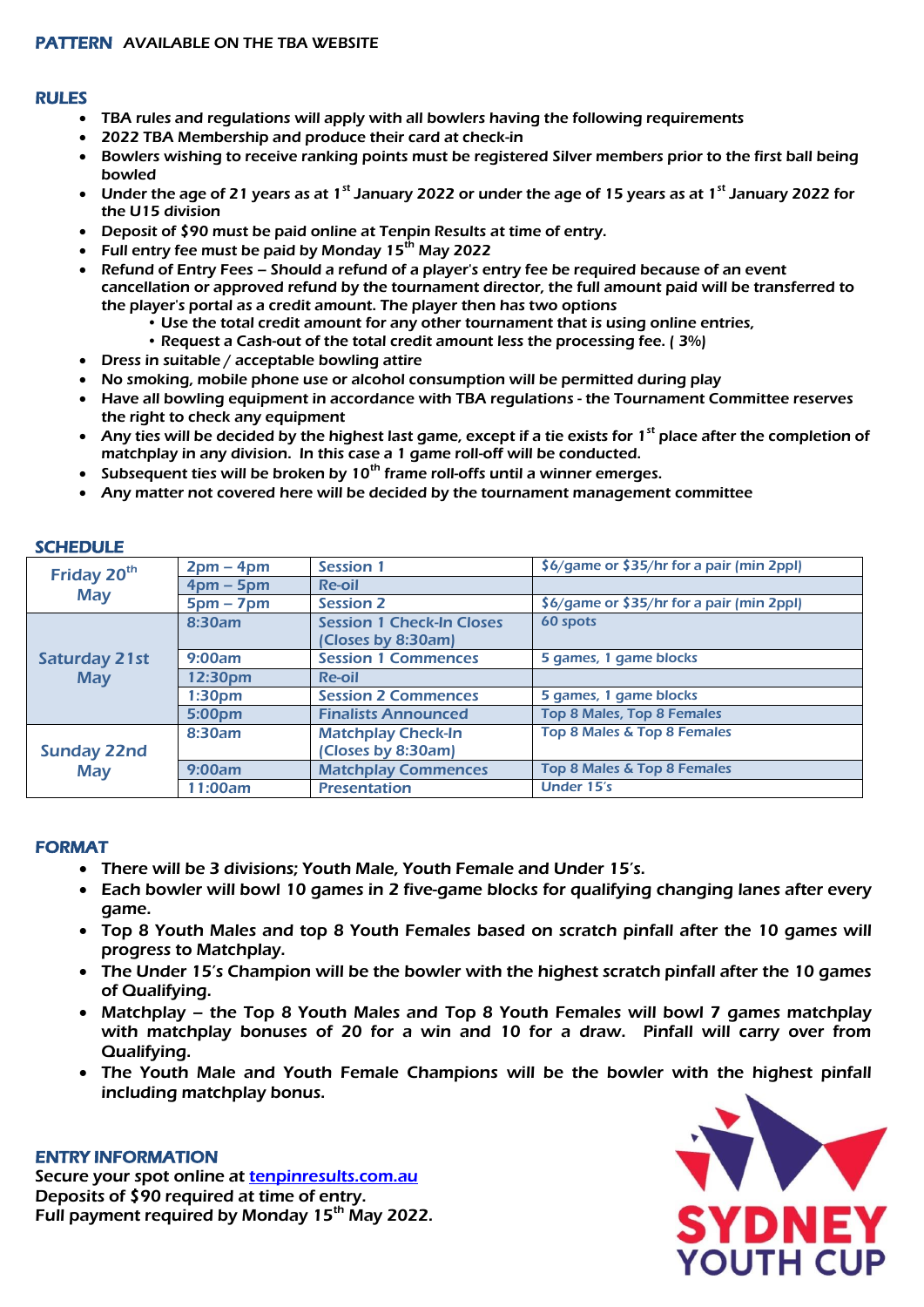### LOCATION

j

Tenpin City Top Level Carpark Lidcombe Shopping Centre U114/92 Parramatta Road LIDCOMBE NSW 2114

<https://goo.gl/maps/nhA2cvzkmVH2>

INFORMATION [info@tenpincity.com.au](mailto:info@tenpincity.com.au) 02 97378044 [www.tenpincity.com.au](http://www.tenpincity.com.au/) Facebook.com/TenpinCity



# PRIZE FUND

|                                       | Male    |                         |
|---------------------------------------|---------|-------------------------|
| 1 <sup>st</sup>                       | \$1,000 | 1                       |
| 2 <sup>nd</sup>                       | \$800   | $\overline{\mathbf{z}}$ |
| $3^{\text{rd}}$                       | \$700   | 3                       |
| $4^{\sf th}$                          | \$600   | 4                       |
| $\mathsf{5}^\mathsf{th}$              | 5550    | 5                       |
| $6^{\rm th}$                          | \$450   | 6                       |
| 7 <sup>th</sup>                       | 3400    | $\overline{\mathbf{z}}$ |
| 8 <sup>th</sup>                       | \$350   | 8                       |
| $\boldsymbol{\mathsf{o}}^\textsf{th}$ | \$300   |                         |
| th                                    | \$250   |                         |

| Male    |                            | Female |                 | U15's            |
|---------|----------------------------|--------|-----------------|------------------|
| \$1,000 | 1 st                       | \$800  | 1 <sup>st</sup> | <b>Cash Priz</b> |
| \$800   | 2 <sup>nd</sup>            | \$600  | $2^{nd}$        | <b>Trophy</b>    |
| \$700   | $3^{\text{rd}}$            | \$500  | 3 <sup>rd</sup> | <b>Trophy</b>    |
| \$600   | $4^{\text{th}}$            | \$400  |                 |                  |
| \$550   | $5^{\text{th}}$            | \$350  |                 |                  |
| \$450   | 6 <sup>th</sup>            | \$300  |                 |                  |
| \$400   | $\overline{\mathbf{z}}$ th | \$275  |                 |                  |
| \$350   | $8^{\text{th}}$            | \$250  |                 |                  |

|                 | U15's             |
|-----------------|-------------------|
| 1 <sup>st</sup> | <b>Cash Prize</b> |
| 2 <sub>nd</sub> | <b>Trophy</b>     |
| $3^{rd}$        | <b>Trophy</b>     |

## ADDITIONAL PRIZES

- Youth Male & Youth Female Champions
	- o Free entry into the 2023 Sydney Youth Cup (if eligible)
	- o Free entry into the 2022 NSW Open
- Highest Placed Junior Boy & Junior Girl
	- o Free entry into the 2022 Sydney Junior Cup
- U15's Champion
	- o Trophy & Cash Prize donated by Tenpin Sports Australia
	- o Free entry into the 2023 Sydney Youth Cup U15's (if eligible)
	- o Free entry into the 2022 Sydney Junior Cup